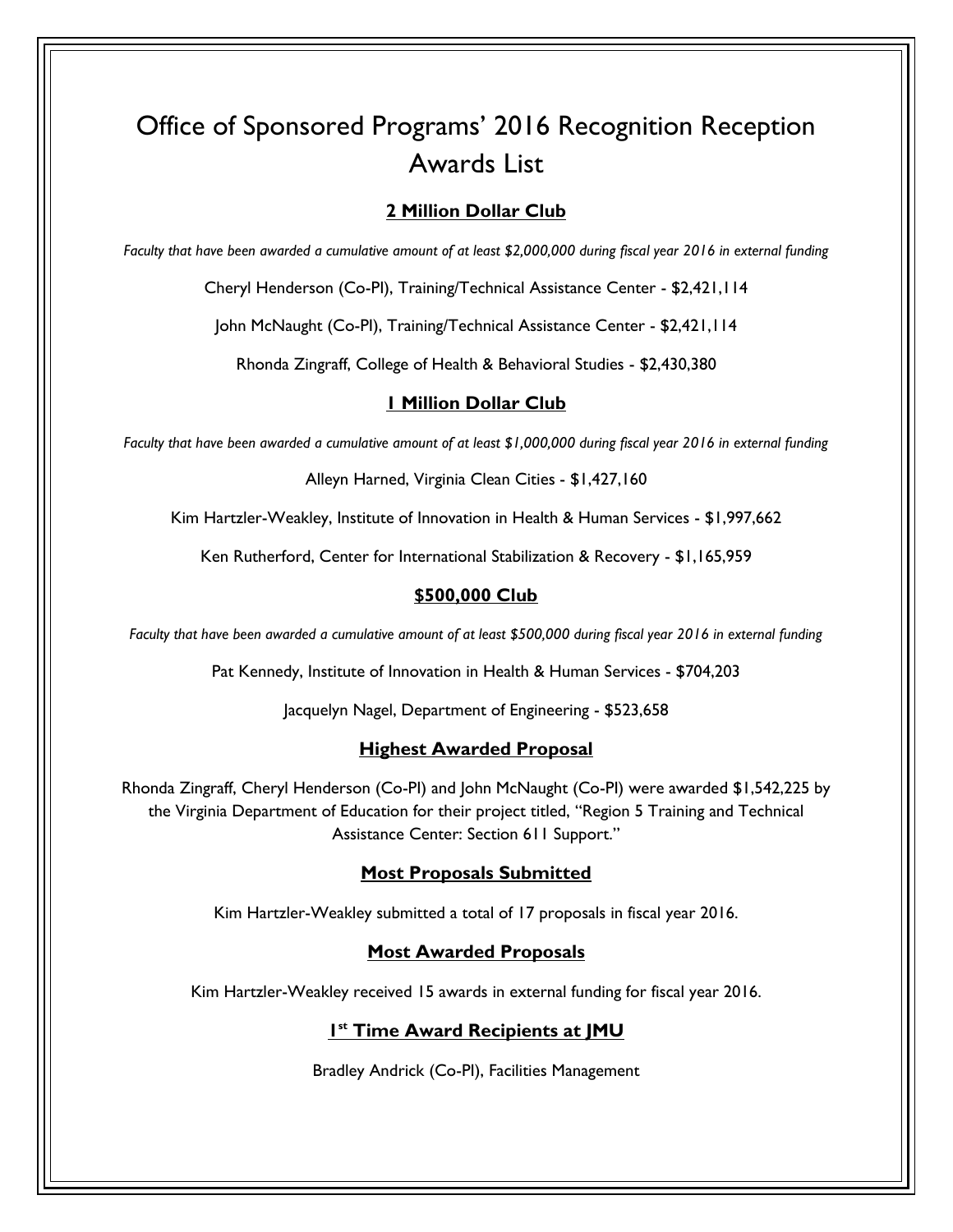Nancy Barbour, Education Programs

Carrie Chenery (Co-PI), Shenandoah Valley Partnership

Chris Colocousis, Sociology & Anthropology

Kerry Crawford, Political Science

Maria deValpine, Nursing

Jeff Dyche, Psychology

Ray Enke, Biology

Michele Estes, Education Programs

Keigo Fukumura, Physics

Katya Koubek, Education Programs

Sarah MacDonald (Co-PI), Outreach & Engagement

Meghann McCoy, WMRA Listener Support

David McLeod, Biology

Rocky Parker, Biology

Lisa Porter, Sociology & Anthropology

Paul Raston, Chemistry & Biochemistry

Morgan Steffen, Biology

Isaiah Sumner, Chemistry & Biochemistry

Felix Wang, International Programs

Linette Watkins, Chemistry & Biochemistry

## **1 st Year Faculty Recognition**

*1*<sup>st</sup> year faculty members at JMU who either submitted a proposal for external funding or were awarded external funding in *fiscal year 2016* 

Allison Ames, Center for Assessment & Research

John Bowers, Computer Science

Carissa Henriques, School of Art, Design & Art History

Rocky Parker, Biology